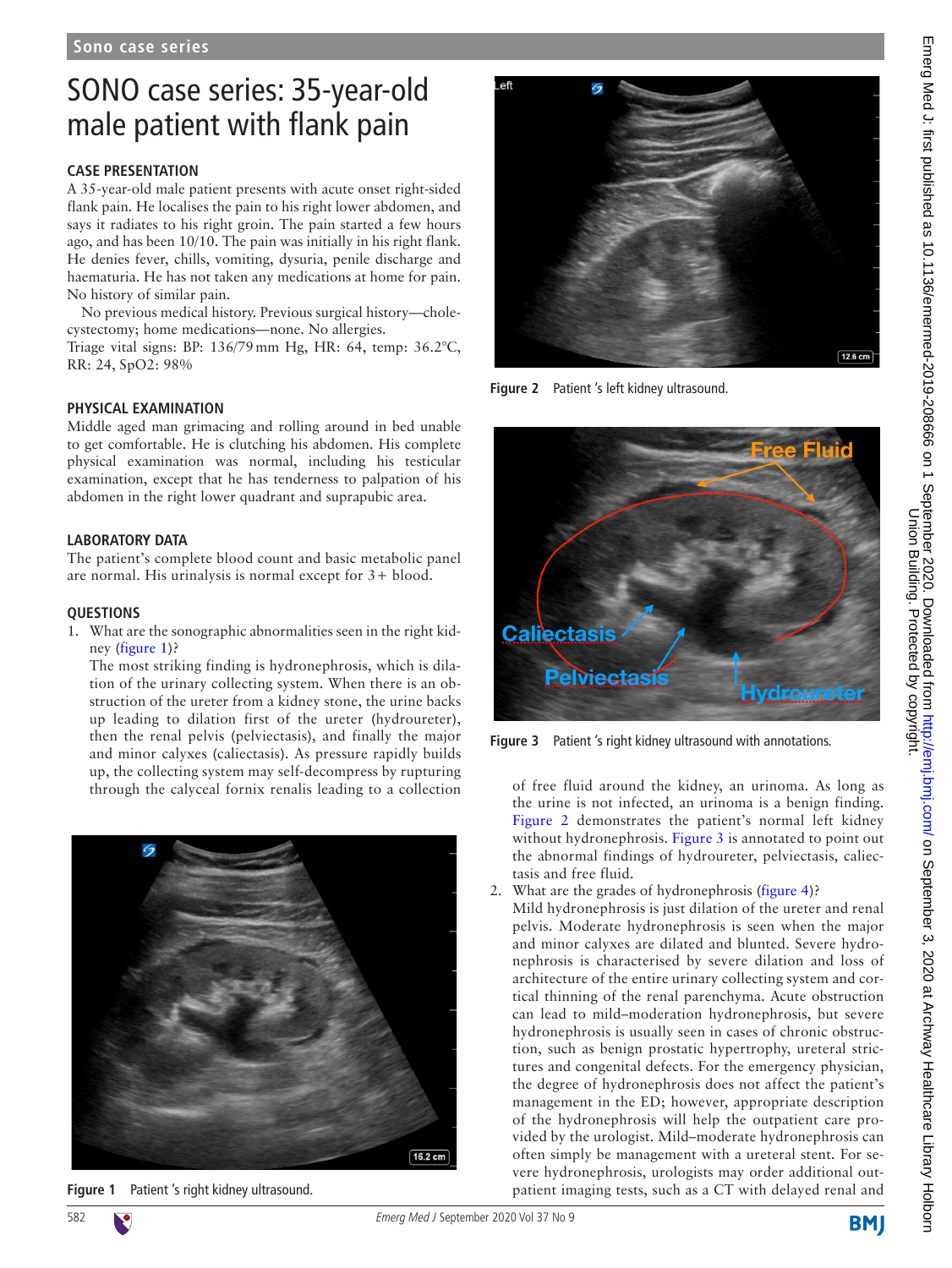

**Figure 4** Three ultrasound examples of mild, moderate and severe hydronephrosis.<sup>[5](#page-2-3)</sup>

<span id="page-1-0"></span>ureteral imaging or a nuclear medicine study to quantify the function of the affected [k](#page-1-0)idney.

- 3. What is the most likely diagnosis? The combination of the clinical history with the presence of hydronephrosis makes urolithiasis the most likely diagnosis.
- 4. What is the diagnostic study of choice for suspected urolithiasis?

The historical diagnostic study of choice has been a CT stone protocol. Several studies have recently shown that while utilisation of CT scans has increased 3–10 fold, depending on the study, there has been no associated improvement in patient outcomes.[1 2](#page-2-0) The Study of Tomography of Nephrolithiasis Evaluation (STONE) trial showed that utilisation of pointof-care ultrasound for suspected nephrolithiasis was associated with no significant differences in high-risk diagnoses with complications, serious adverse events, pain scores, return ED visits or hospitalisations compared with a CT-first approach.<sup>3</sup> Based on the latest evidence, ultrasonography is now the preferred initial study of choice in the USA. The current National Institute for Health and Care Excellence (NICE) guideline recommends low-dose non-contrast CT as the initial diagnostic study for renal colic, except for pregnant patients and patients under 16 years old who should receive an ultrasound first.<sup>[4](#page-2-2)</sup>

We recommend the basic algorithm in [figure](#page-1-1) 5. Patients with moderate pretest probability may receive either a renal ultrasound or CT abdomen depending on the clinical history



<span id="page-1-1"></span>



**Figure 6** Renal ultrasound with anechoic area in pelvis confirmed to be vasculature by colour Doppler.

<span id="page-1-2"></span>and clinician preference; there is inadequate evidence recommending one study over the other in that setting. If the renal ultrasound does not show hydronephrosis, then the clinician may either discharge home or proceed to a CT abdomen depending on clinician risk tolerance and clinical gestalt.

5. What are some pitfalls of performing ultrasound to evaluate for urolithiasis?

The basic views required for an adequate sonographic evaluation of the kidney are not challenging to obtain, but there are a few pitfalls. First, the renal vasculature is anechoic and can mimic mild pelviectasis. To avoid a misdiagnosis, we recommend you place the colour Doppler field over the anechoic area; absence of colour flow indicates hydronephrosis ([fig](#page-1-2)[ure](#page-1-2) 6). Second, remember an ultrasound-first approach to flank pain should be followed only if the clinician has a high pretest probability that urolithiasis is the diagnosis since a normal renal ultrasound does not rule out other emergent diagnoses. Third, some patients may have hydronephrosis not due to urolithiasis, such as benign prostatic hypertrophy (BPH) or other anatomic abnormalities, so we recommend evaluating the asymptomatic kidney for hydronephrosis as well. Bilateral hydronephrosis raises concern for other diagnoses besides unilateral urolithiasis. It is very important to remember the 'can't miss diagnosis' of an abdominal aortic aneurysm can lead to hydronephrosis by external compression of the ureter and present clinically as flank pain. If a patient with the appropriate risk factors for an abdominal aortic aneurysm, such as hypertension and smoking, presents with unilateral flank pain, we recommend performing an ultrasound of both kidneys in addition to a survey of the entire abdominal aorta.

#### **Conclusion**

The patient was discharged home with hydrocodone for pain, ondansetron for nausea and an alpha-blocker. He had an uncomplicated, spontaneous passage of his kidney stone.

#### **William Shyy ,1 Roneesha Knight2**

<sup>1</sup> Emergency Medicine, University of California San Francisco, San Francisco, California, USA

<sup>2</sup> Emergency Medicine, Zuckerberg San Francisco General Hospital and Trauma Center, San Francisco, California, USA

**Correspondence to** Dr William Shyy, Emergency Medicine, UCSF, Pacifica, CA 94044, USA; william.shyy@ucsf.edu

**Contributors** WS and RK have both provided substantial contributions to the conception or design of this manuscript and drafting and revising the manuscript. Both provided final approval to the submitted manuscript. Both agree to be accountable for all aspects of the work in ensuring that questions related to the accuracy or integrity of any part of the work are appropriately investigated and resolved.

**Competing interests** None declared.

**Patient consent for publication** Not required.

**Provenance and peer review** Not commissioned; externally peer reviewed.